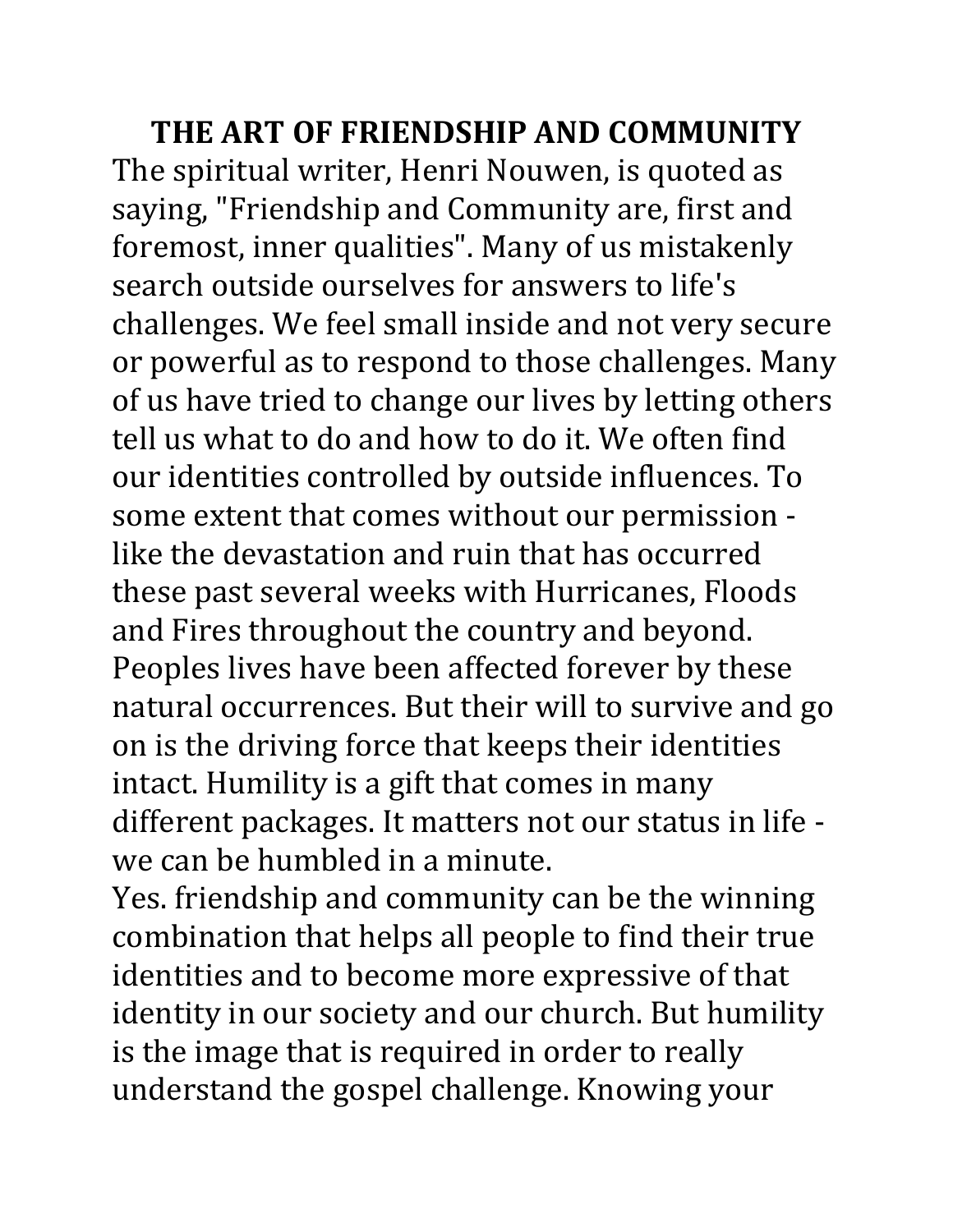limitations and not seeking the prominent positions in life can be very humbling. They are also part of our spiritual growth. Community surrounds us and supports us if we allow them to. But ultimately it is our sense of belonging that creates our identity and gives us meaning for the long haul.

Luke's gospel considers the demands that discipleship asks of us. To take risks, to give up everything and to be prepared for the ultimate risk, our very lives. You see, the greatest revelation of God's love and power is present within the human person. But how often do we really believe it? He is revealed in our strengths and weaknesses. He is revealed in our high moments as well as our lowest times when we think nothing can ever go wrong but indeed,the low moments and devastating times can also reveal His presence. In the first part of the gospel gives us the stark reality of what must be done in order to follow Jesus: The Cross / Don't look back / Be free of possessions, the rewards of humility are stressed, to the point that humility seems to mean nothing more than hanging back before you make your own move. Yet the second part of the gospel is even more substantial. It advocates a humility that consists of actually associating with the humble: The poor / the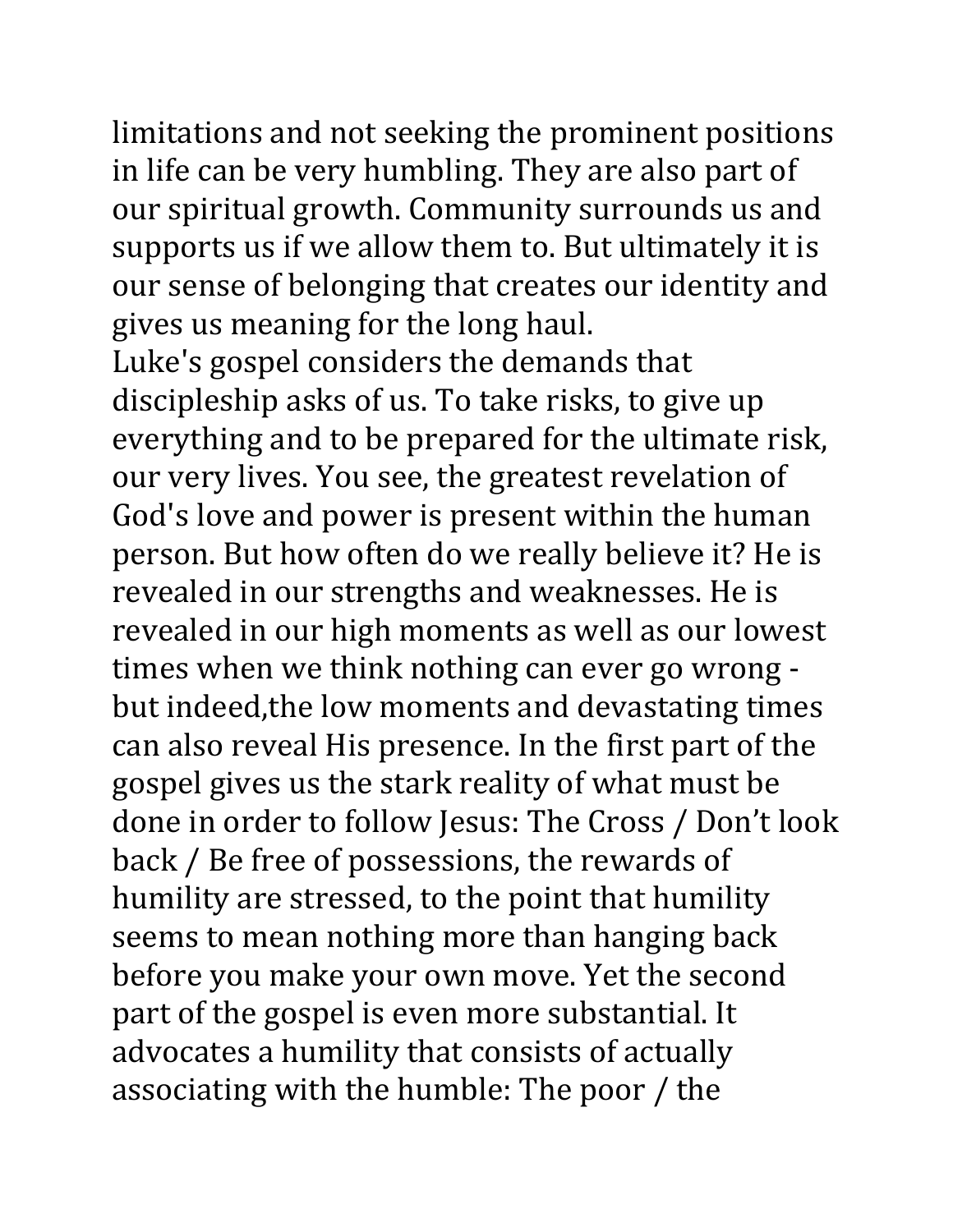confused / the sick an lame, the crippled and diseased, the alienated and the blind. How difficult that is. It takes discipline to give up one's security to invite the stranger in our lives. It takes a great amount of faith to get us through the muddle of our lives and to focus on the least favorable place in life. But that is exactly what the gospel asks us to do. For me, there are too many assumptions that are too readily accepted by us each and every day. These assumptions keep us from really hearing the truth about ourselves. For instance, how many of us give in to the thinking that in order to really experience full happiness we need to be on a certain rung of success. Not that long ago, some teenagers from my parish visited St Francis Farm in the Appalachia Hills of New York State. Their eyes were opened as to some of the realities in the world. One of our high school seniors wrote to us expressing how his life has taken a new turn for him. He now sees how success can come in different packages and that people all over the world have the power to be successful when they see that the goal to success is not in materialism but in becoming the least important.

Many of us feel threatened and fearful about standing up for what is morally and ethically right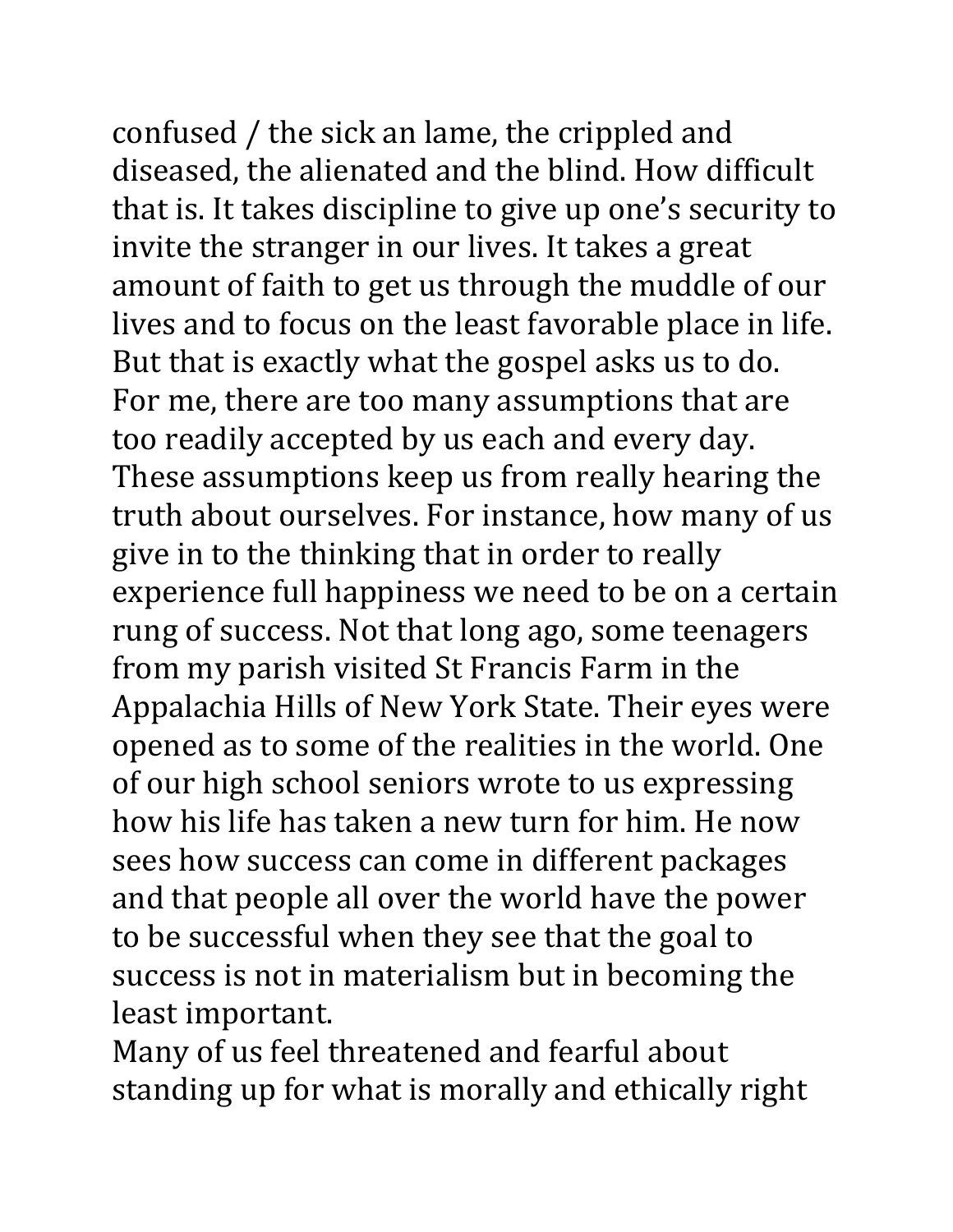these days. Too often we chose to say nothing - to stand on the sidelines and let others dictate what is morally or ethically correct. Whether we're speaking about family issues / white collar crimes / substance abuse / the economy / respect for the seniors in our lives / respect for the quality of life before birth and after birth. Whether we're speaking about discrimination in all its forms, we need to hear the truth and be able to have confidence to know that our voice can make a difference.

In the midst of brokenness and grief the Cross is essential. Whether it be our own brokenness or someone else's, the Cross is the sign of stability in the Christian's journey. Keeping a close proximity to the Cross truly keeps us alive and nourished and gives us a sense of identity. The key is that we must take ownership of that identity and not skirt around it. Sometimes is a matter of timing but more often it is a matter of being prepared to take the risk and let the God who loves you be the foundation for who you are and where your life is going. It is a daily decision that all of us must make. Don't wait to the end to evaluate whether you can or cannot separate from that which is holding you bound. Look for your place at the table - it may not be at the head or even